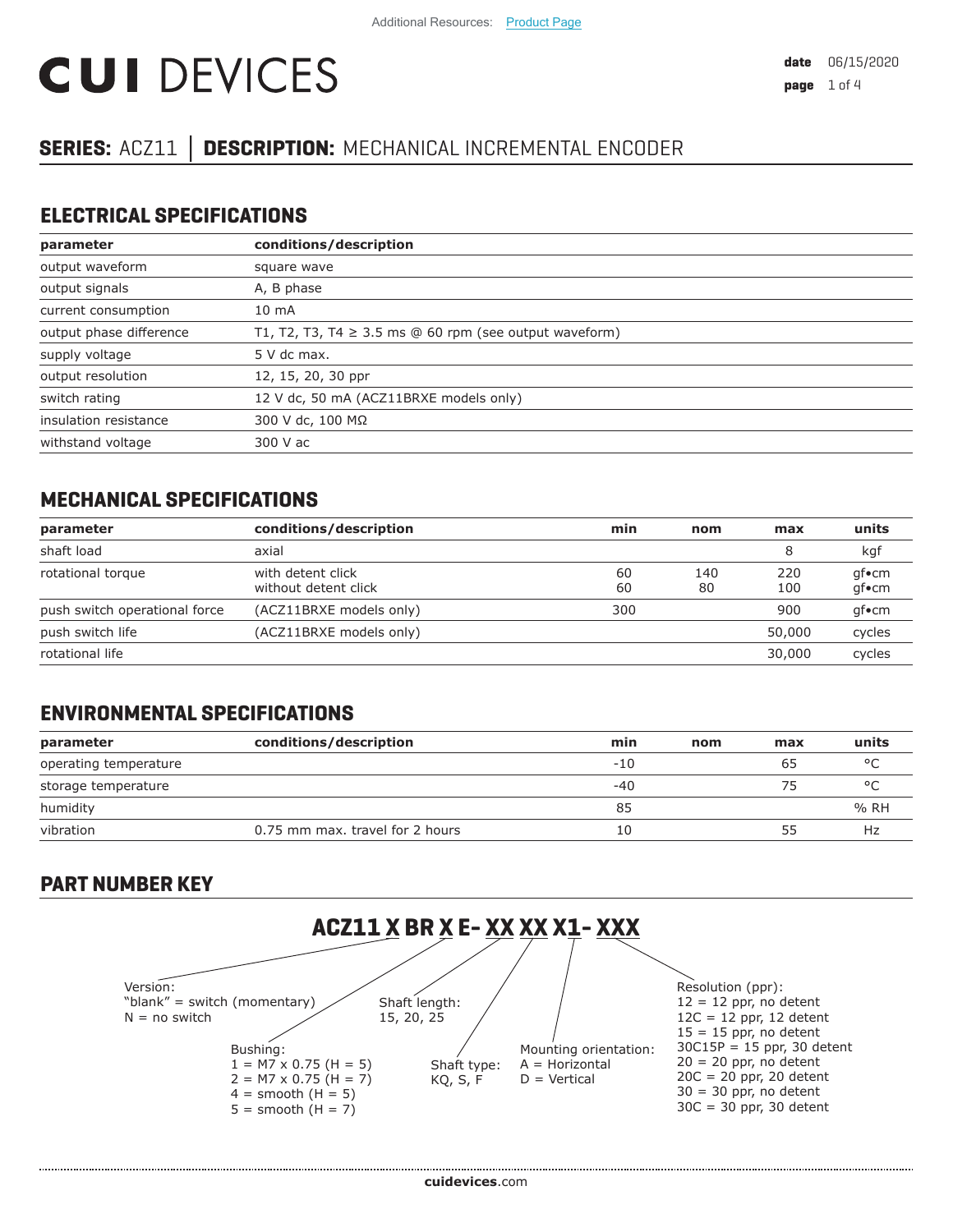#### **SHAFT OPTIONS**

CH A

(Pins A & C)

(Pins B & C)

CH B





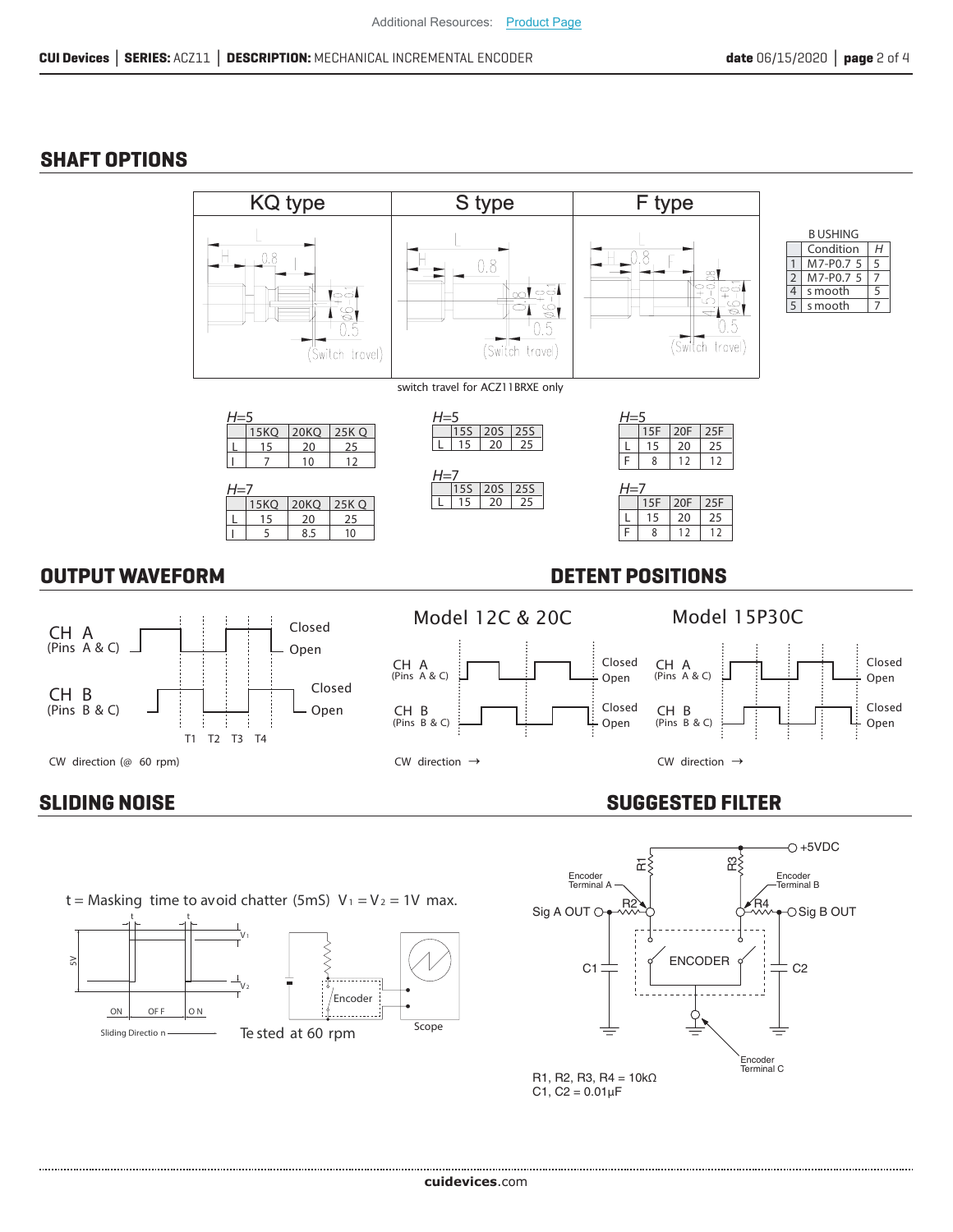## **MECHANICAL DRAWING (horizontal)**



## **MECHANICAL DRAWING (vertical)**